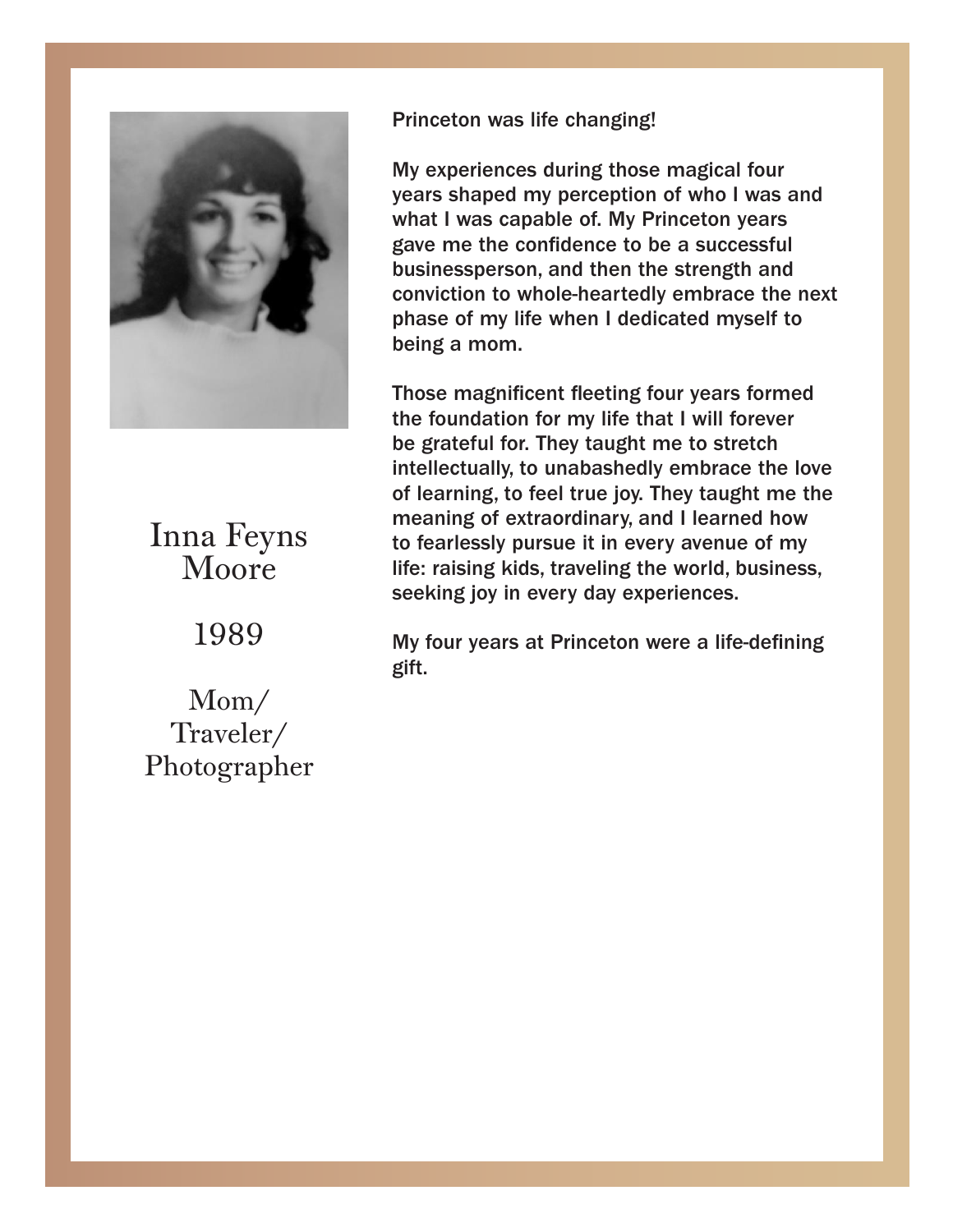

# Sandi Bittler

## 1990

It feels like a long time ago but I still remember that the state of the state of the state of the state of the remember starting out at Princeton feeling and the starting of the starting of the starting of the starting of overwhelmed, homesick, and lonely; then over mose four years transitioning like someone confident, proud, and part of something bigger than just myself. The something bigger than just myself. those four years transitioning into someone

studying, miding a best mend, naving my mst<br>boyfriend, navigating eating clubs and parties, studying, finding a best friend, having my first and exposure to people unlike those in my small town. I'm sure my experiences sound similar to the experiences of many college students. The difference with Princeton was<br>what some ofter graduation, appertunities what came are graduation. opportunities<br>that I'd never even thought about before and a confidence that I could do pretty much anything I set my mind to doing. The came of the set of the set of the set of the set of the set of the set of My memories revolve around basketball, studying, finding a best friend, having my first what came after graduation: opportunities

I'd never even thought about before and about before and about before and about before and about before and about before and about before and about before and about before and about before and about before and about before Being at Princeton opened up my world.

Being at Princeton opened up my world.

Real Estate Agent/  $\mathbb{R}$ Mother/ Sports Enthusiast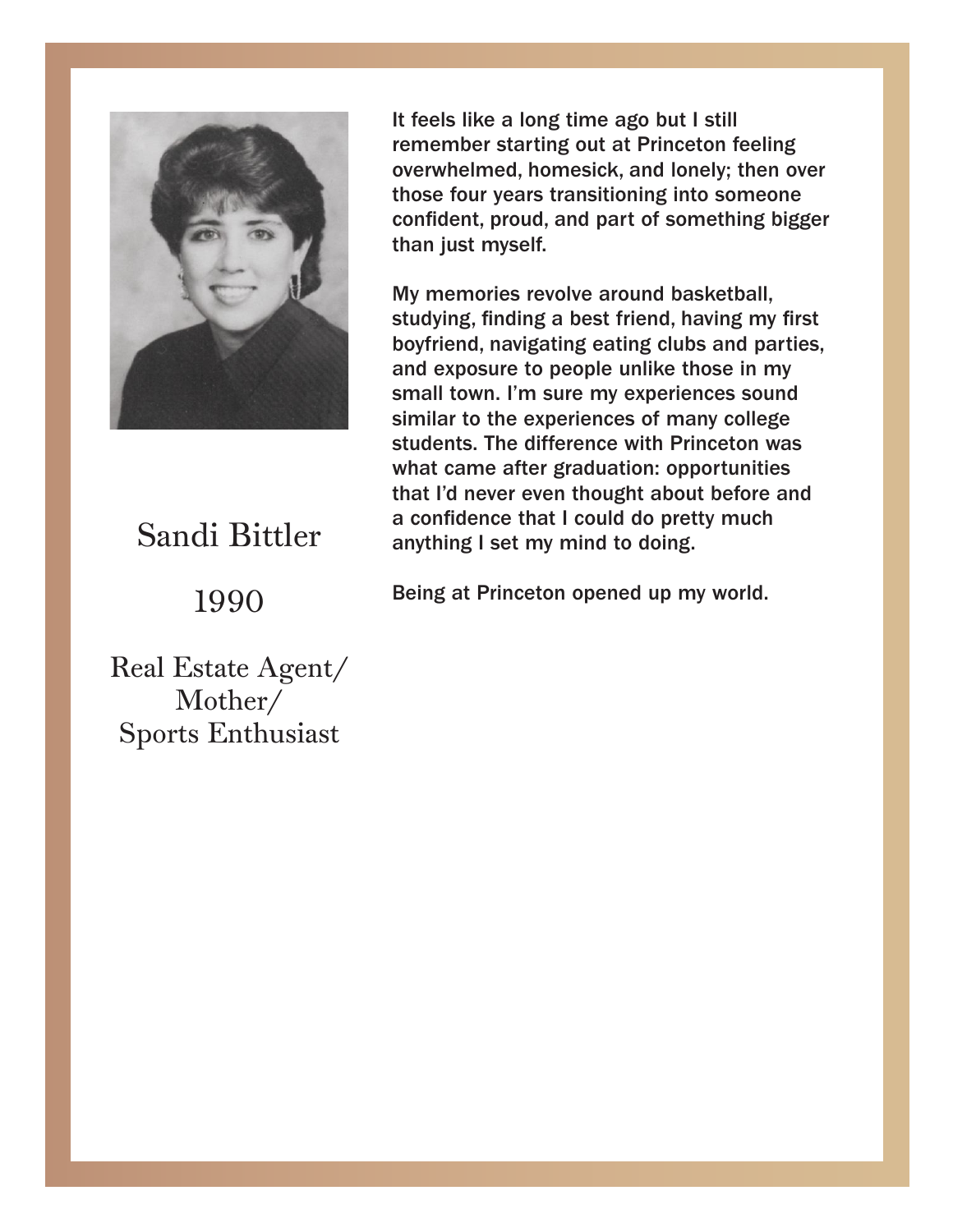Jess Deutsch

#### 1991

Advisor/Mother/ Connector of people and places and stories

My time at Princeton, beginning in the fall of 1987, was transformative. I arrived naïve, uncertain, determined to prove myself to myself. Did I belong? Could I succeed? I realized that what actually mattered most would be the relationships that I could be part of if I relaxed, asked lots of questions, and was open to learning as much as I could from everyone around me. Everyone. And it was so much fun when I stopped worrying so much about everything.

My roommates and friends remain my best friends for life. Who knew it was possible to keep jokes running for 30 years. (In addition to raising families, advancing careers, and making it through the ups and downs of life…). Writing a thesis about autobiography of women's educational journeys transferred to a professional life of supporting students, at Princeton, across the country and internationally. Professor Bressler inspired me to do the work I am doing now with Princeton Athletics, including oversight of the Princeton Athletics Fellows program. Rockefeller College Director of Studies Mary Philpott was an impactful role model – such a compassionate advisor, who made Princeton feel real, and human, and aspirational, all at once. Being a community service and Class leader gave me the awareness and skills for a life of service. Yes, I met my husband here, too. A near miss- our first date was May of senior year. My life—academically, professionally, socially, emotionally, in every way- has been deeply enriched by my Princeton experience. That time really mattered. And lucky for me - I'm still here!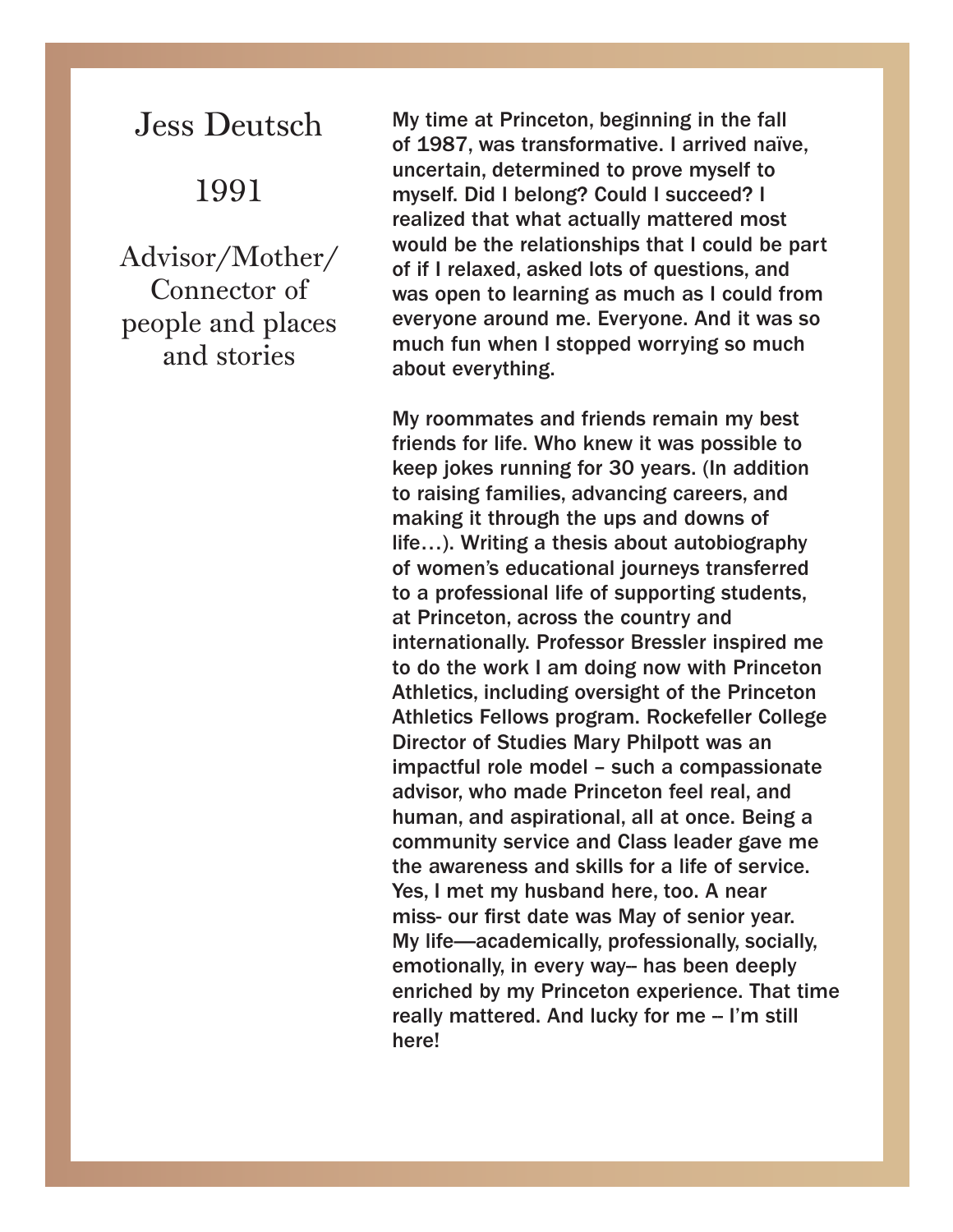

Propst<sup>5</sup> Christina Greweldinger

## Greweldinger 1991

 $\mathbf{P}$ 1991 Physician/ Mother/ Activist

During my senior year P-Rade, as I sat with During my senior year P-Rade, as I sat with friends cheering the Old Guard and soaking in friends cheering the Old Guard and soaking in all things Princeton, I noticed the first **conditions** coed classes approaching. Sprinkled with a<br>smattering of women, some alums held signs smattering of women, some alums held signs proudly proclaiming the school's newfound coed status. Many of us rose to our feet and cheered...and then we heard the booing. Loud & brazen, it was unmistakable and<br>unavoidable. We knew our trailblazing sisters  $\alpha$  brazen, it was under a could hear it as well. unavoidable. We knew our trailblazing sisters coed classes approaching. Sprinkled with a Loud & brazen, it was unmistakable and

Looking around, I spotted the source - a member of then still all-male Tiger Inn.<br>Pooing, At the top of his lungs Boomg. At the top of ms langs.<br>After a few excruciating moments, as disbelief turned to rage, I marched right up to the perpetrator, put my finger in his face and told After a few excruciating moments, as disbelief him in no uncertain terms to ""Shut the f@ck up. The looked completely and utterly stunned.<br>I turned, walked back to my friends permetrative and the my finance and told in his face and to his face and to his face and the material of the m predecessors. There was not a single boo to be up." He looked completely and utterly stunned. The looked completely and utterly stunned. former Forbes College acquaintance and proud Booing. At the top of his lungs. up."" He looked completely and utterly stunned. heard.

 $\blacksquare$ I turned, walked back to my friends and  $\blacksquare$ A iew years latel, while participating in<br>'Princeton in Asia' in Tokyo, I ran into him at a party. After briefly exchanging the requisite classmate pleasantries, he apologized I accepted his apology and we moved on.<br>While we have ebetted eardially at various while we have chatted cordially at various<br>reunions over the years, we have never again spoken of the P-Rade incident. I am quite certain, however, that neither of us will ever for his boorish behavior at  $P_0$ -Rade. A few years later, while participating in profusely for his boorish behavior at P-Rade. While we have chatted cordially at various forget it.

 $\frac{1}{2}$  montion that he new has daughters?  $\frac{1}{2}$  $M_{\rm H}$  we have now has adapted  $\frac{M_{\rm H}}{M_{\rm H}}$ Did I mention that he now has daughters? ;)

reunions over the years, we have never again

spoken of the P-Rade incident. I am quite

certain, however, that neither of us will ever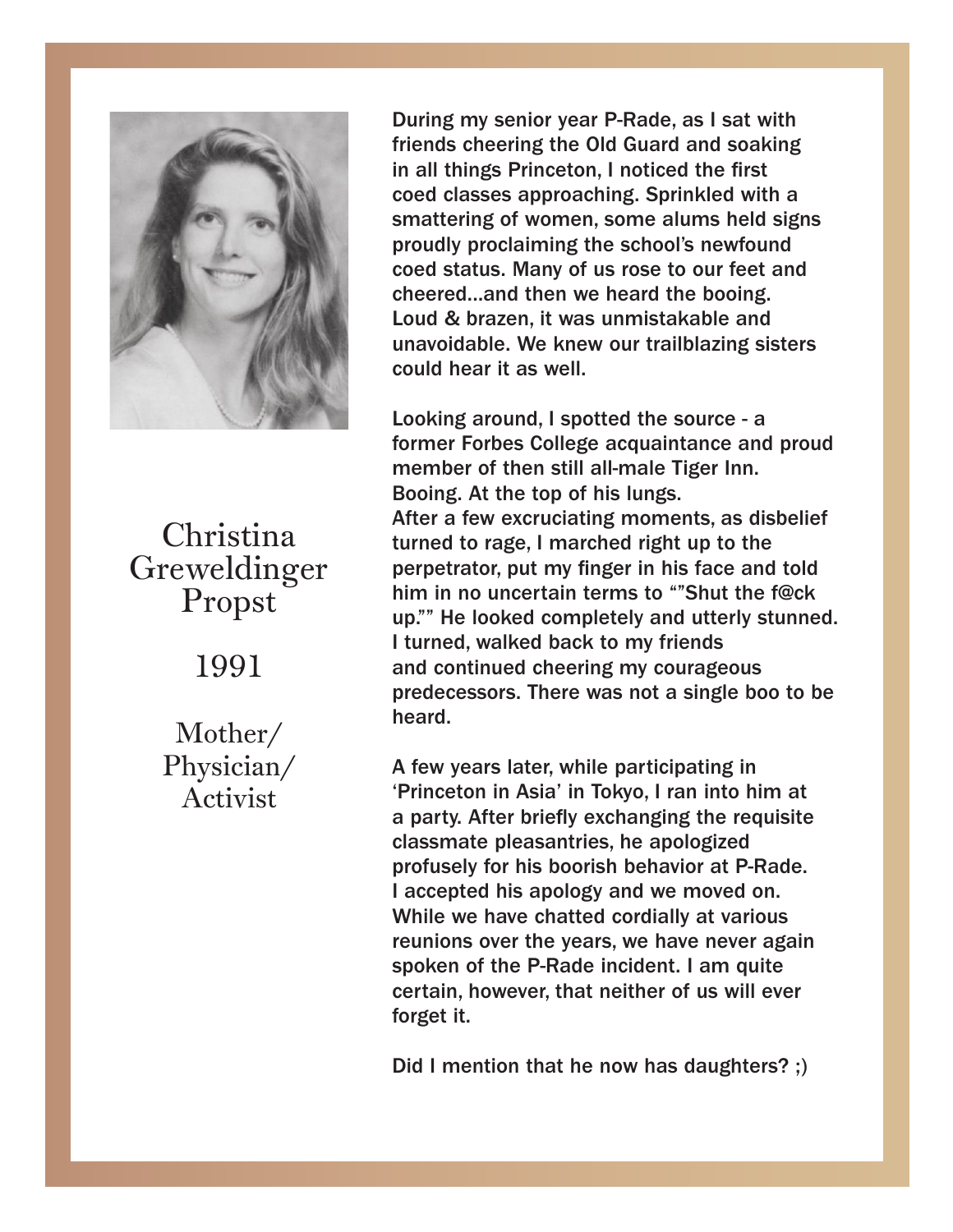### Nina Potsiadlo

1994

Mother/ Fund Her Advisor/ Volunteer

For a naïve female athlete from Apple Valley, MN (I know, it sounds fictitiously idyllic), Princeton was the ideal place for me to matriculate in 1990. Princeton's women's athletics were in full force. I was thrilled to play soccer under Coach April Heinrichs who later went on to coach the US Women's National Soccer Team, and to follow the leadership of amazing teammates, including Princeton's current Director of Athletics, Mollie Marcoux '91.

Being on the women's soccer team made bickering for Cap and Gown an easy choice. Cap was dominated by male and female varsity and intramural student athletes. Almost all sports were well represented at Cap. More broadly in the classroom, it seemed that many of my peers identified as current or former athletes. I felt like I belonged.

During my sophomore season of soccer, I sustained a "career ending" injury. Unexpectedly, I was just a student. I began to see Princeton through a different lens. I began to appreciate being able to learn, study, and socialize in a relatively safe campus environment. I saw tourists taking pictures of the undeniably beautiful architecture and natural surroundings. Academics came to the forefront. I was enthralled by notable anthropologist Professor Hildred Gertz and by the renowned scholar, activist, author Professor Cornel West. I was equally enthralled with my student peers who were all unique and from a range of diverse backgrounds. Even without the title of student athlete, I felt like I belonged. I still do.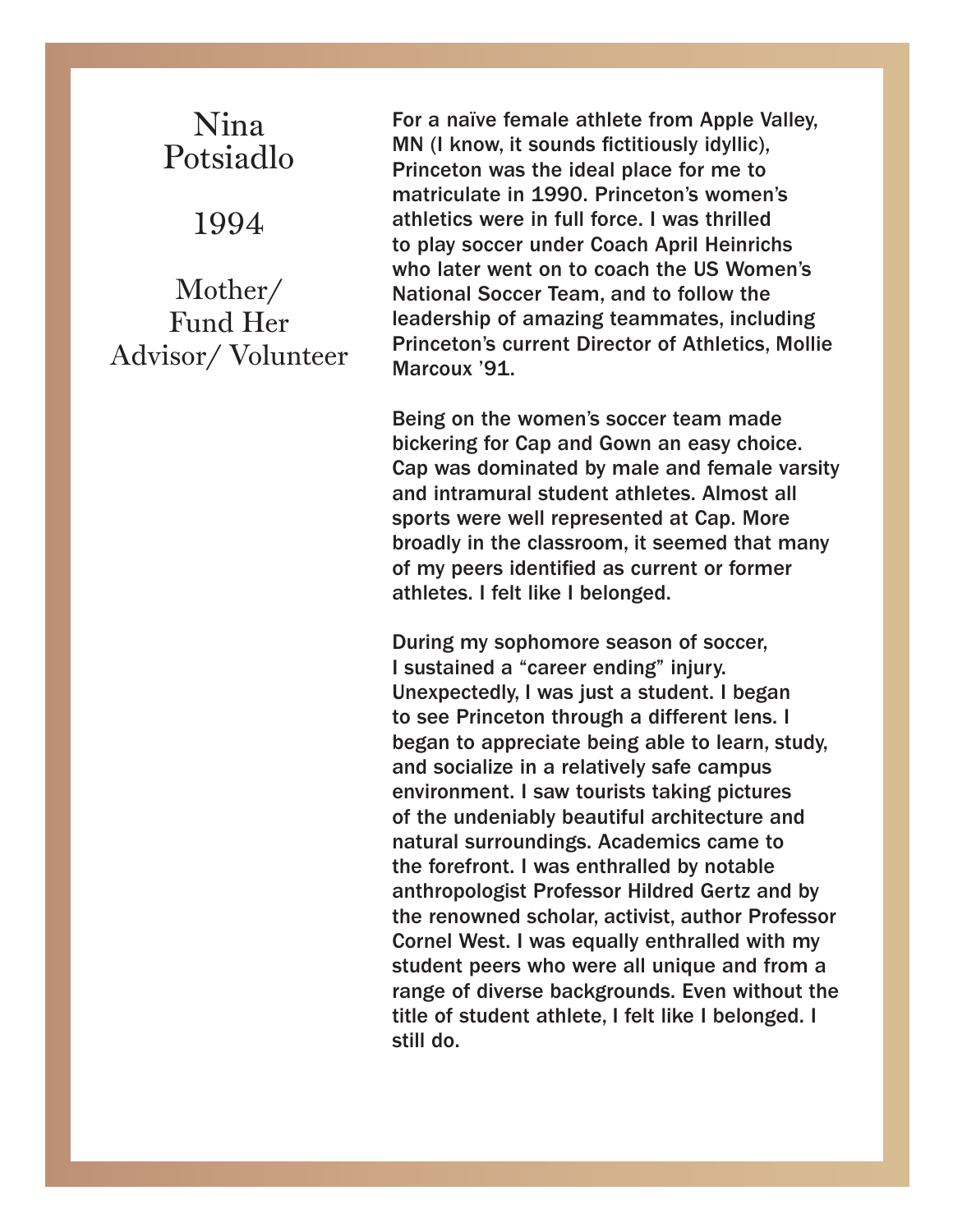

#### Chandler Chandler Fleming Todd

Fleming Todd 1994

Pediatrician/ Family- $\frac{1}{2}$ Musician/ (Wo)man

I remember the day I decided to go to I remember the day I decided to go to Princeton. I was in middle school, my parents Princeton. I was in middle school, my parents had gone off for the day, and somehow drove had gone off for the day, and somehow drove by Princeton They came home and said, "You by Princeton They came home and said, "You should go to Princeton." I said, "OK" Only later should go to Princeton." I said, "OK" Only later did I realize my naiveté…. did I realize my naiveté….

At Princeton, I felt as if I was living in a fairy At Princeton, I felt as if I was living in a fairy tale. I studied books that changed the way I tale. I studied books that changed the way I read the Bible, looked at trees, or opened the read the Bible, looked at trees, or opened the newspaper. I found that I actually do have a favorite poet. I remember walking around<br>... campus in the evening, delighting in the the campus in the evening, delighting in the shadows of the archways, lamp-posts, and ivy. shadows of the archways, lamp-posts, and ivy. My roommates came from around the globe My roommates came from around the globe and I learned that my world had previously and it is a previously that if  $\log p$ quite small. At Princeton, I learned how to crash to crash and burn. I bombed my first orchestra and burn. I bombed my first orchestra audition, audition, I bombed a lab report, I got dumped, I addition, I bombed a lab report, I got dumped, I<br>burnt my sleeve off in a Chem lab gone wrong. **I** called home and said, "I have never worked so hard for a B."  $\overline{\phantom{a}}$  is a hard for a B." and I learned that my world had previously

think about cozy dinners in the dining halls with my friends, yelling someone's name down the path and running to catch up, decorating a dorm room with cast-offs and found objects, dancing at the Street until my feet hurt. I spent far too much time in rehearsals and performances. I found best friends, study friends, my future sisters-in-law and brothers-inlaw, and my husband. I look at my children, and my husband. think that I wouldn't have them if I hadn't gone<br>the Primesters of the Length deep studied to each and wouldn't have them if I hadn't gone to to Princeton. I feel such deep gratitude, and an unwavering love of orange. But, I had so much fun. I feel it still when I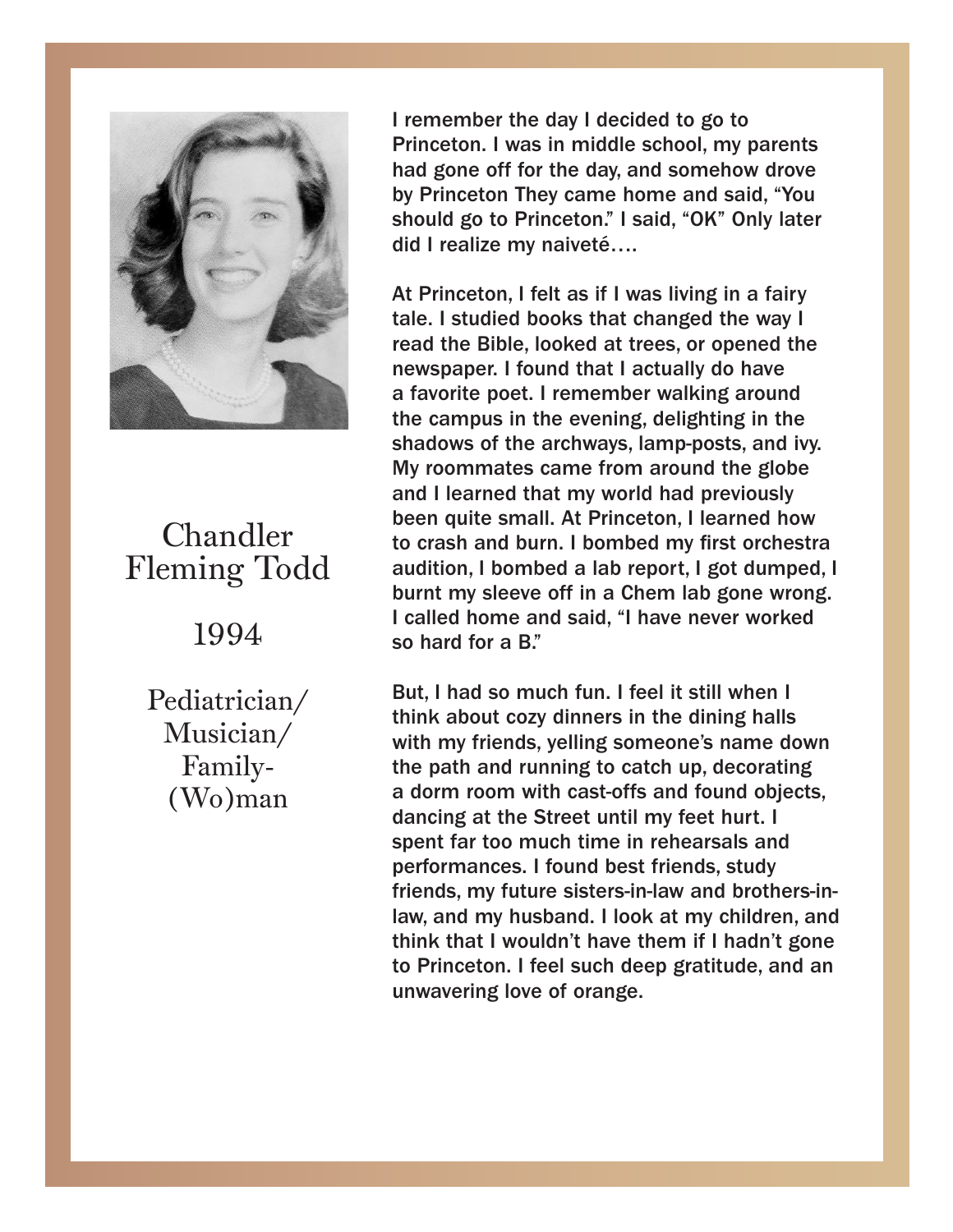

My Time at Princeton, A Six-Word Memoir My Time at Princeton, A Six-Word Memoir

Arrived with dreams, left with intentions. Arrived with dreams, left with intentions.

mgun Sarah Wingerter

1995

Physician/ Explorer Optimist/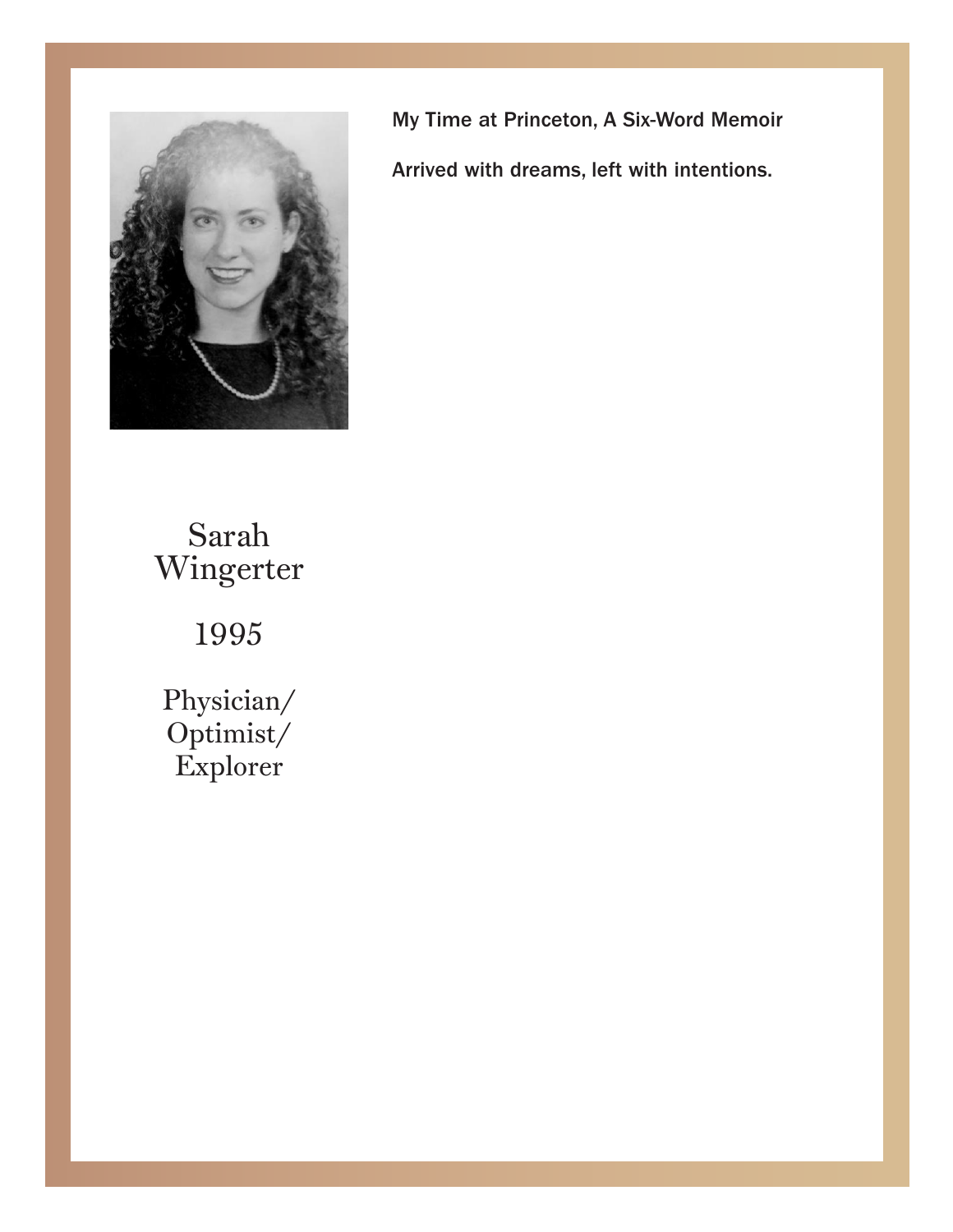

### Jenny Korn 1996 1996 Jenny Korn

Scholar/ Inclusive Activist/

This Thai Alabamian ciswoman, the daughter immigrants, with a public high school education of immigrants, with a public high school education arrived at Princeton with abundant energy and insufficient preparation. She didn't understand points of reference that her cohort did, making her feel out of place academically. She didn't consume alcohol, which further alienated her socially from all of the partying going on around her. She received some Cs for final course grades at Princeton. The Model Minority Myth is harmful.

Eventually, she found her place at Princeton, socially and academically. Throughout her time there, she worked up to four part-time jobs concurrently, meeting other student employees with diverse socioeconomic backgrounds. She wrote her first successful grant for funding to create community based on her ethnicity by founding the Thai American Student Organization, which exists today as the much better-named THAIgers. She joined Terrace F.<br>Children Club, where everyone that felt a little different om Princeton's mainstream coalesced into<br>theiring community Che anded up being the a thromg community. Sile ended up being the<br>only person among her friends that did \*not\* only person among her menas that aid mot<br>graduate with honors — yo, Cs really wreck a gradadto min nonore bylog to rodny moon among sista's GPA! She is the only person she knows erth contribution with the complete the minimum of the state of the state of the graduate from WWS with a certificate in Theatre and another certificate in Gender Studies. She wrote, produced, and directed "Consequential Sex," which featured a cast of all Asian women performing a sold-out play that was based on her fieldwork of women sex workers in Thailand. Eventually, she found her place at Princeton, from Princeton's mainstream coalesced into a thriving community. She ended up being the

was based on her fieldwork of women sex Jenny Korn learned what it meant to identify<br>as familiate a nuccurature the intersectional  $\blacksquare$  Solon learned what it means to identify a set of color. feminist, a precursor to the intersection of  $\sim$ as feminist, a precursor to the intersectional feminism she practices now as an activist

scholar of color.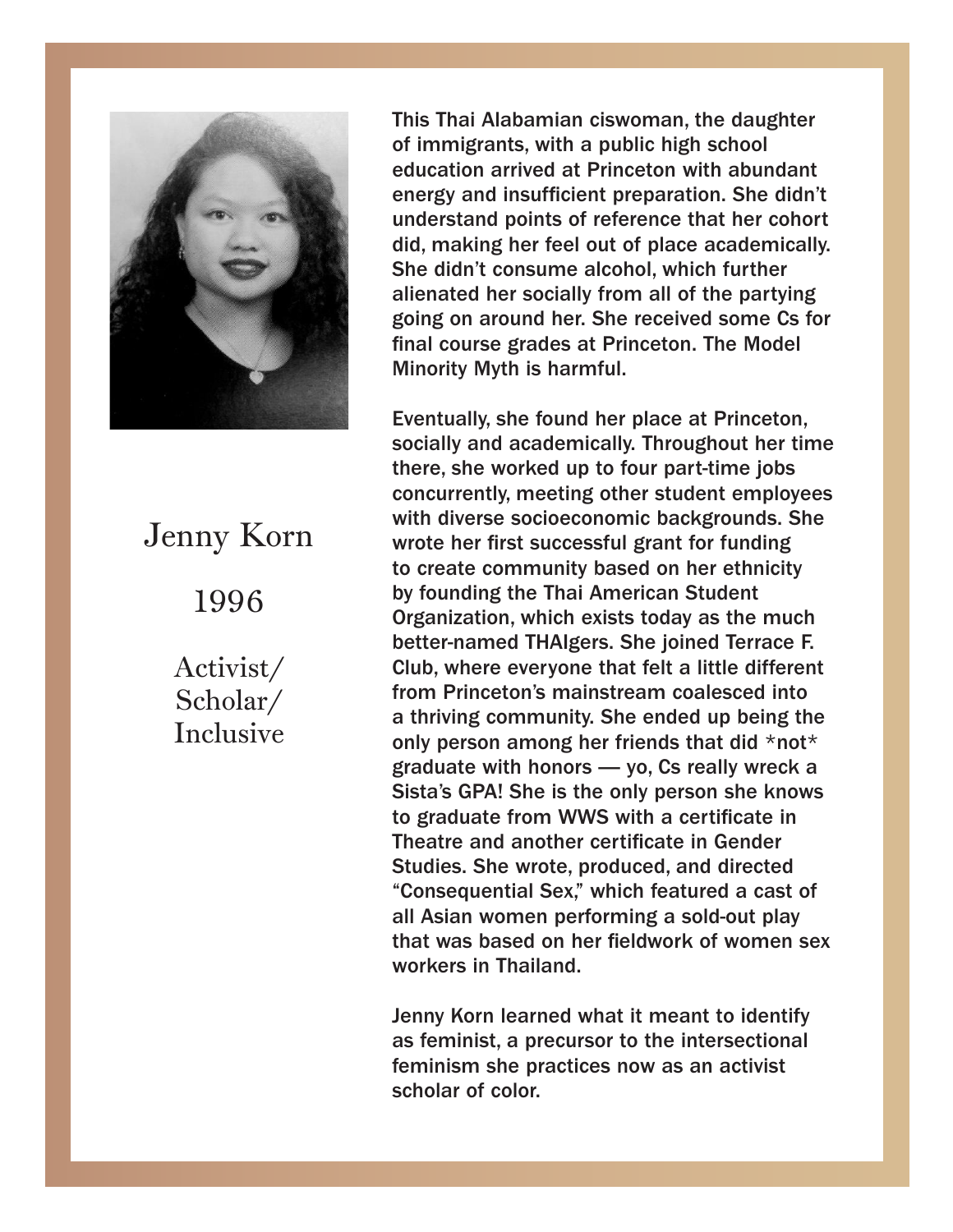

#### $\frac{1}{\sqrt{2}}$ 1996 1996 Karen Livescu

 $Scientist/$ Music Lover Mother/ Computer Princeton was the first place I was treated an "intellectual adult." This is perhaps to be like an "intellectual adult." This is perhaps to be expected, but it was really a formative experience. We were given a great deal of work experience. We were given a great deal of work with no spoon-feeding, and were expected to with no spoon-feeding, and were expected to puzzle a lot of things out for ourselves, or in puzzle a lot of things out for ourselves, or in discussion with fellow students and instructors. discussion with fellow students and instructors. I learned how to work through problems on my I learned how to work through problems on my own, and also how to collaborate with fellow own, and also how to collaborate with fellow students to figure out challenging material students to figure out challenging material together. together.

The other two major themes of my Princeton The other two major themes of my Princeton experience were singing and involvement in Jewish life. Although I grew up Jewish and Jewish life. Although I grew up Jewish and always enjoyed singing, I had never done either always enjoyed singing, I had never done either in an organized way. Princeton gave me a wealth of ways to explore both of these parts weath of ways to explore both of these parts<br>of my life--the Glee Club, a cappella groups, of my life-the Glee Club, a cappella groups,<br>Shabbat dinners and other activities at the **CIL—and I am immensely grateful for that. I** even had the opportunity to combine these two interests, by being one of the founding members of Koleinu, Princeton's Jewish a cappella group. in an organized way. Princeton gave me a

when I got there, it was no longer unusual or novel to be a female undergraduate. Although we were only two women out of twenty physics majors, I felt welcome and not at all out of place. I am grateful to the trailblazing women who came before, and to Princeton itself, for making that supportive environment possible. As a woman at Princeton, I am fortunate that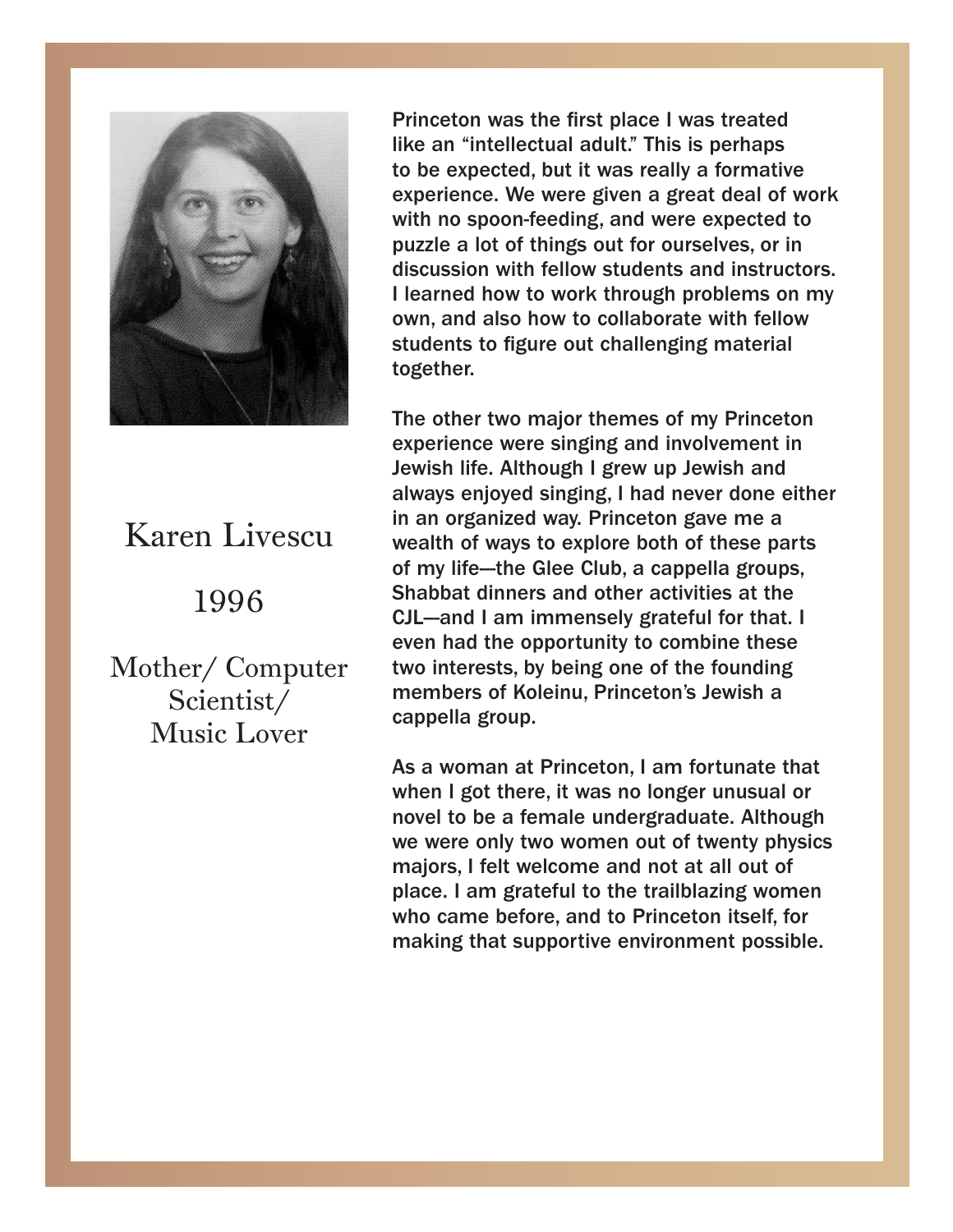

As an undergrad, I worked with the dining halls As an undergrad, I worked with the dining halls as part of my financial aid package. At the end as part of my financial aid package. At the end of the school year, I even worked some of the big Reunions events for the "Old Guard." big Reunions events for the "Old Guard."

One alum, surprised to learn that I was a student at Princeton declared, "When I was an undergrad, they wouldn't have let you in!" I wasn't sure if he meant because I was a woman, Jewish or perhaps because I was<br>willing to work my way through far financial willing to work my way through for miancial<br>assistance. I'm proud that I am and that I did, and that Princeton realized it was ready for a assistance. It is that I am and that I did, that I did that I did, that I did, that I did, that I did, that I did, that I did, that I did, that I did, that I did, that I did, that I did, that I did, that I did, that I did, One alum, surprised to learn that I was a willing to work my way through for financial new guard.

and that Princeton realized it was ready for a Now every year that I return for Reunions I<br>Sive a locarative shear for the bonner that Now every year that I return for Reunions I give give a locomotive cheer for the banner that declares: 1969: Coeducation Begins.

a locomotive cheer for the banner that declares:

 $Gyr$ Gayle Maltz Meyer

Meyer 1997

Emmy-Award winner/Mom/ Social activist